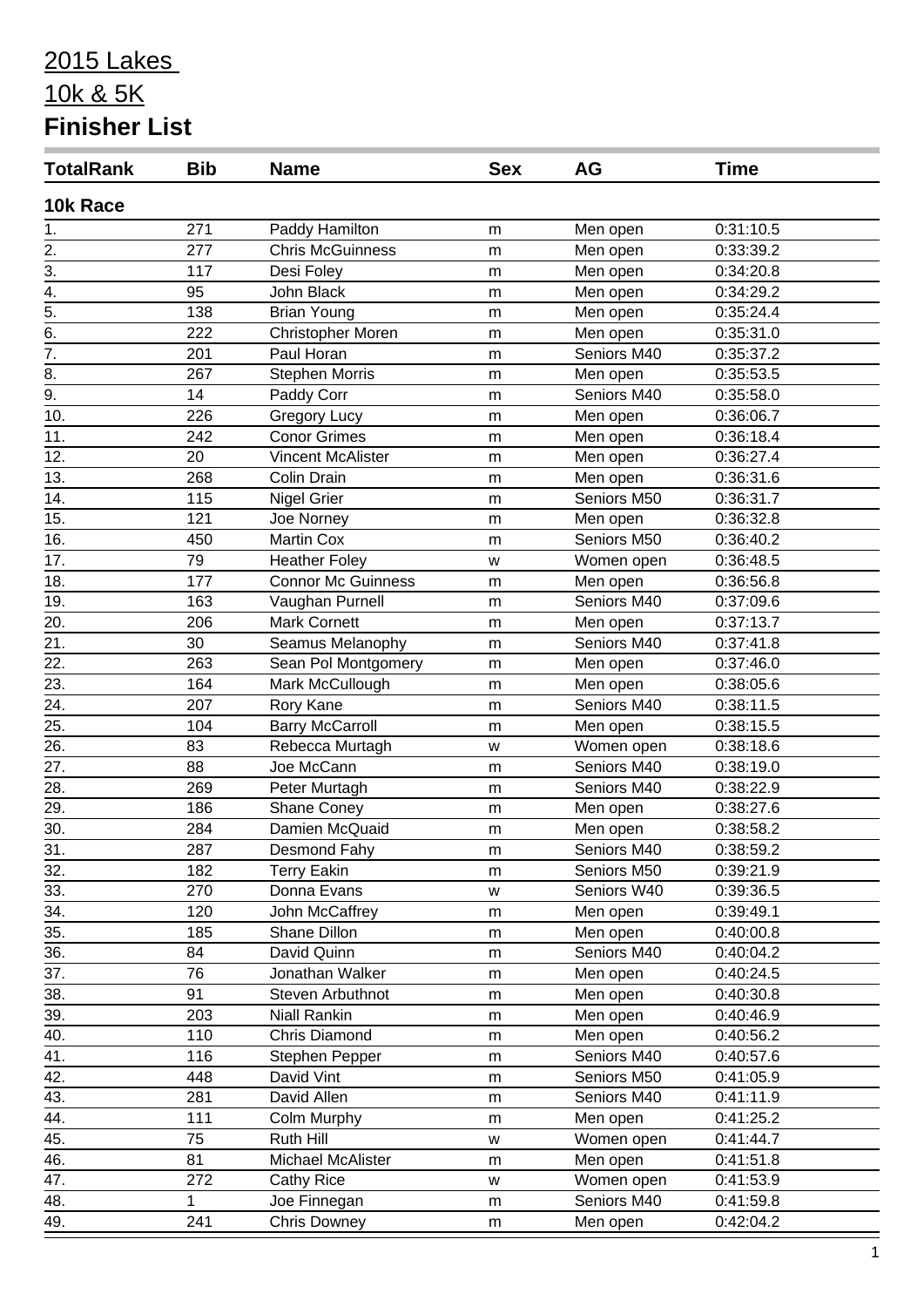| <b>TotalRank</b>  | <b>Bib</b> | <b>Name</b>            | <b>Sex</b> | AG          | <b>Time</b> |
|-------------------|------------|------------------------|------------|-------------|-------------|
| 50.               | 211        | Conor McKendry         | m          | Men open    | 0:42:07.6   |
| $\overline{51}$   | 21         | Kathleen Diver         | W          | Women open  | 0:42:13.6   |
| $\overline{52}$ . | 119        | Sean Farquhar          | m          | Seniors M40 | 0:42:16.4   |
| $\overline{53}$ . | 133        | Gerard Mc Aleenan      | m          | Seniors M40 | 0:42:33.5   |
| $\overline{54}$ . | 144        | Stuart Sinnamon        | m          | Men open    | 0:42:39.8   |
| 55.               | 223        | Eileen Stevenson       | W          | Seniors W40 | 0:42:46.0   |
| $\overline{56}$ . | 148        | Jason Henry            | m          | Men open    | 0:42:48.7   |
| $\overline{57}$ . | 214        | Susan Smyth            | W          | Women open  | 0:42:51.1   |
| $\overline{58}$ . | 212        | <b>Teddy Clark</b>     | m          | Men open    | 0:42:52.4   |
| 59.               | 87         | Michael Faloon         | m          | Seniors M40 | 0:42:54.5   |
| 60.               | 231        | Derek Moorhead         | m          | Seniors M40 | 0:42:59.0   |
| 61.               | 140        | Mark Crawford          | m          | Men open    | 0:42:59.8   |
| 62.               | 78         | Graeme Harrison        | m          | Men open    | 0:43:13.9   |
| 63.               | 15         | Sean Scullion          | m          | Seniors M40 | 0:43:16.6   |
| 64.               | 142        | Richard Johnston       | m          | Men open    | 0:43:18.6   |
| 65.               | 92         | Roslyn Dobson          | w          | Seniors W40 | 0:43:27.3   |
| 66.               | 285        | Alan Dowey             | m          | Men open    | 0:43:41.0   |
| 67.               | 22         | <b>Michael Kelly</b>   | m          | Seniors M40 | 0:43:43.3   |
| 68.               | 73         | <b>Wendy Fleming</b>   | W          | Women open  | 0:43:49.2   |
| 69.               | 155        | Scott Henderson        | m          | Men open    | 0:43:54.3   |
| 70.               | 184        | Joe McFall             | m          | Seniors M50 | 0:43:57.5   |
| 71.               | 107        | Keith Hardy            | m          | Seniors M40 | 0:43:58.1   |
| 72.               | 282        | Dianne McKee           | W          | Seniors W40 | 0:44:00.2   |
| 73.               | 122        | Stephen Murphy         | m          | Men open    | 0:44:03.6   |
| 74.               | 123        | <b>Dermot Winters</b>  | m          | Seniors M40 | 0:44:08.1   |
| 75.               | 197        | <b>Colin Hamilton</b>  | m          | Men open    | 0:44:08.3   |
| $\overline{76}$ . | 220        | <b>William Martin</b>  | m          | Men open    | 0:44:12.4   |
| 77.               | 233        | Alan Byers             | m          | Seniors M40 | 0:44:20.4   |
| 78.               | 85         | Mark Bradley           | m          | Seniors M40 | 0:44:21.1   |
| 79.               | 202        | David Moan             | m          | Seniors M40 | 0:44:26.3   |
| 80.               | 229        | Henry Capper           | m          | Men open    | 0:44:32.5   |
| $\overline{81}$   | 253        | Paul Silcock           | m          | Seniors M40 | 0:44:33.7   |
| 82.               | 33         | Darren Lonergan        | m          | Men open    | 0:44:38.6   |
| 83.               | 90         | John Kerr              | m          | Men open    | 0:44:41.6   |
| 84.               | 291        | <b>Gareth Chambers</b> | m          | Men open    | 0:44:44.7   |
| 85.               | 249        | Mark Canavan           | m          | Men open    | 0:44:49.6   |
| 86.               | 200        | Samuel McConnell       | ${\sf m}$  | Seniors M50 | 0:44:50.1   |
| 87.               | 188        | Simon McNally          | m          | Men open    | 0:44:54.8   |
| 88.               | 251        | Dwyer O'Connor         | m          | Men open    | 0:44:55.8   |
| 89.               | 126        | Gregg Harrison         | m          | Men open    | 0:44:59.9   |
| 90.               | 129        | Scott Leaney           | m          | Men open    | 0:45:00.8   |
| 91.               | 128        | Andy McCleane          | m          | Men open    | 0:45:03.1   |
| 92.               | 113        | Mark Roulston          | m          | Men open    | 0:45:04.8   |
| 93.               | 27         | Ronan Owens            | m          | Men open    | 0:45:05.9   |
| 94.               | 183        | Keith Cassidy          | m          | Men open    | 0:45:07.5   |
| 95.               | 109        | Ross Bingham           | m          | Seniors M40 | 0:45:10.4   |
| 96.               | 198        | <b>Barry Mincher</b>   | m          | Men open    | 0:45:14.4   |
| 97.               | 94         | William Diffin         | m          | Men open    | 0:45:14.8   |
| 98.               | 74         | Janice Reid            | W          | Seniors W50 | 0:45:22.1   |
| 99.               | 275        | Owen Crilly            | m          | Seniors M40 | 0:45:25.8   |
|                   |            |                        |            |             |             |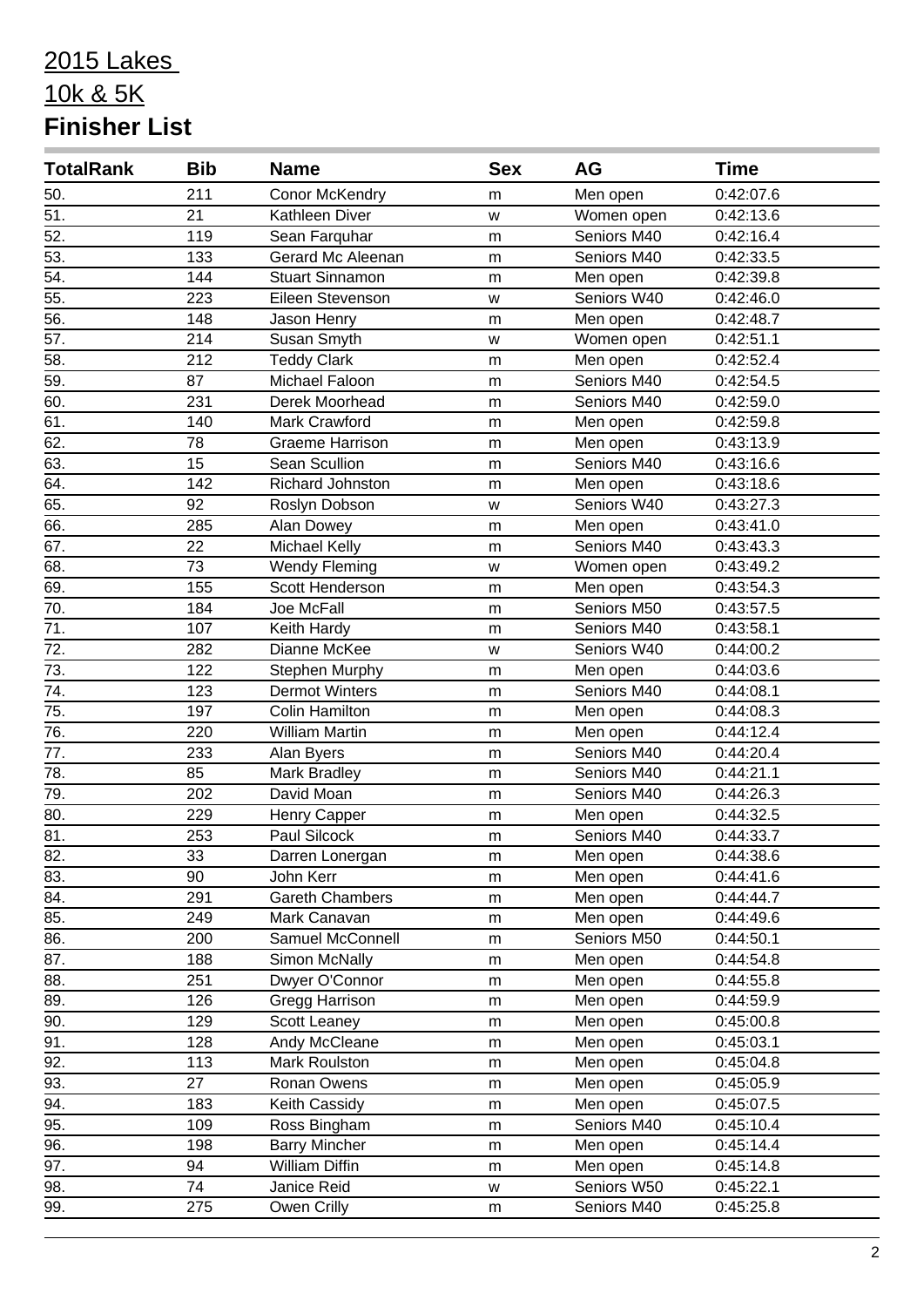| <b>TotalRank</b>   | <b>Bib</b>     | <b>Name</b>                   | <b>Sex</b> | AG          | <b>Time</b> |
|--------------------|----------------|-------------------------------|------------|-------------|-------------|
| 100.               | 130            | Patrick Mc Evoy               | m          | Seniors M40 | 0:45:32.5   |
| 101.               | 286            | Stephen Park                  | m          | Men open    | 0:45:38.1   |
| 102.               | 28             | <b>Richard Holley</b>         | m          | Seniors M50 | 0:45:39.8   |
| 103.               | 247            | <b>Richard McClean</b>        | m          | Seniors M40 | 0:45:39.9   |
| 104.               | 125            | Simon Hamilton                | m          | Men open    | 0:45:41.2   |
| 105.               | 154            | Gary Henderson                | m          | Seniors M50 | 0:45:45.5   |
| 106.               | 16             | Andrew Taylor                 | m          | Men open    | 0:45:50.9   |
| 107.               | 187            | <b>Stephen Cross</b>          | m          | Seniors M40 | 0:45:56.7   |
| 108.               | 24             | Stephen Haughey               | m          | Seniors M40 | 0:46:11.4   |
| 109.               | 245            | Johnny McKinley               | m          | Seniors M40 | 0:46:11.8   |
| 110.               | 102            | Stephen Rooney                | m          | Men open    | 0:46:13.1   |
| 111.               | 192            | Sean Devlin                   | m          | Seniors M50 | 0:46:16.0   |
| 112.               | 289            | <b>Edward Hazelton</b>        | m          | Men open    | 0:46:22.6   |
| 113.               | 93             | Simon Ballentine              | m          | Men open    | 0:46:24.2   |
| 114.               | 146            | <b>Sinead Reel</b>            | W          | Women open  | 0:46:24.5   |
| 115.               | 262            | <b>Barry Magee</b>            | m          | Men open    | 0:46:30.0   |
| 116.               | 213            | <b>Brendan Carty</b>          | m          | Seniors M40 | 0:46:31.1   |
| $\overline{117}$ . | 255            | <b>Stuart Black</b>           | m          | Men open    | 0:46:31.9   |
| 118.               | 108            | Paul Greene                   | m          | Men open    | 0:46:40.7   |
| 119.               | 105            | Marty Campbell                | m          | Seniors M40 | 0:46:43.0   |
| 120.               | 23             | <b>Catherine Hughes</b>       | W          | Women open  | 0:46:47.9   |
| 121.               | 264            | <b>Christopher Montgomery</b> | m          | Seniors M50 | 0:46:49.2   |
| 122.               | 137            | Fiona Mc Court                | w          | Seniors W40 | 0:46:49.7   |
| 123.               | 32             | <b>Bill Crory</b>             | m          | Seniors M40 | 0:46:49.8   |
| 124.               | 149            | Matthew Nicholson             | m          | Men open    | 0:47:02.9   |
| $\overline{125}$ . | 66             | <b>Francis Reynolds</b>       | m          | Seniors M40 | 0:47:06.3   |
| 126.               | 172            | Mark Clague                   | m          | Seniors M50 | 0:47:14.2   |
| 127.               | 205            | Stuart Mathieson              | m          | Men open    | 0:47:14.6   |
| 128.               | 139            | Kathryn Crawford              | W          | Women open  | 0:47:16.0   |
| 129.               | 158            | Gareth Fegan                  | m          | Men open    | 0:47:20.7   |
| 130.               | 217            | Mark Ramsey                   | m          | Seniors M40 | 0:47:23.1   |
| 131.               | 100            | Stephen Roddy                 | m          | Seniors M40 | 0:47:27.5   |
| 132.               | 3              | David Richmond                | m          | Seniors M40 | 0:47:28.7   |
| 133.               | 180            | <b>Tim Townsend</b>           | m          | Seniors M50 | 0:47:29.1   |
| 134.               | 112            | <b>Richard Hand</b>           | ${\sf m}$  | Seniors M50 | 0:47:46.8   |
| 135.               | $\overline{7}$ | Mark Vallelly                 | m          | Seniors M40 | 0:47:50.6   |
| 136.               | 25             | Gareth Holmes                 | m          | Men open    | 0:47:54.3   |
| 137.               | 259            | Mark Dowey                    | m          | Men open    | 0:47:58.9   |
| 138.               | 250            | Neil Dawson                   | m          | Men open    | 0:48:00.5   |
| 139.               | 447            | Roddy Mcivor                  | m          | Seniors M40 | 0:48:03.9   |
| 140.               | 218            | Danny Browne                  | m          | Seniors M40 | 0:48:14.6   |
| 141.               | 246            | Helen McCartan                | W          | Seniors W40 | 0:48:17.4   |
| 142.               | 194            | Kayvan Molavi                 | m          | Men open    | 0:48:24.9   |
| 143.               | 63             | Louise Smith                  | w          | Seniors W40 | 0:48:34.9   |
| 144.               | 235            | Susan Wright                  | W          | Seniors W40 | 0:48:46.3   |
| 145.               | 283            | Mariee Thompson               | W          | Women open  | 0:48:49.8   |
| 146.               | 273            | Mark Cullen                   | m          | Seniors M40 | 0:48:49.8   |
| 147.               | 151            | <b>Frank McNally</b>          | m          | Seniors M50 | 0:48:55.1   |
| 148.               | 68             | Jane McDowell                 | W          | Seniors W40 | 0:49:10.4   |
| 149.               | 191            | <b>Gillian Hewitt</b>         | W          | Seniors W40 | 0:49:19.4   |
|                    |                |                               |            |             |             |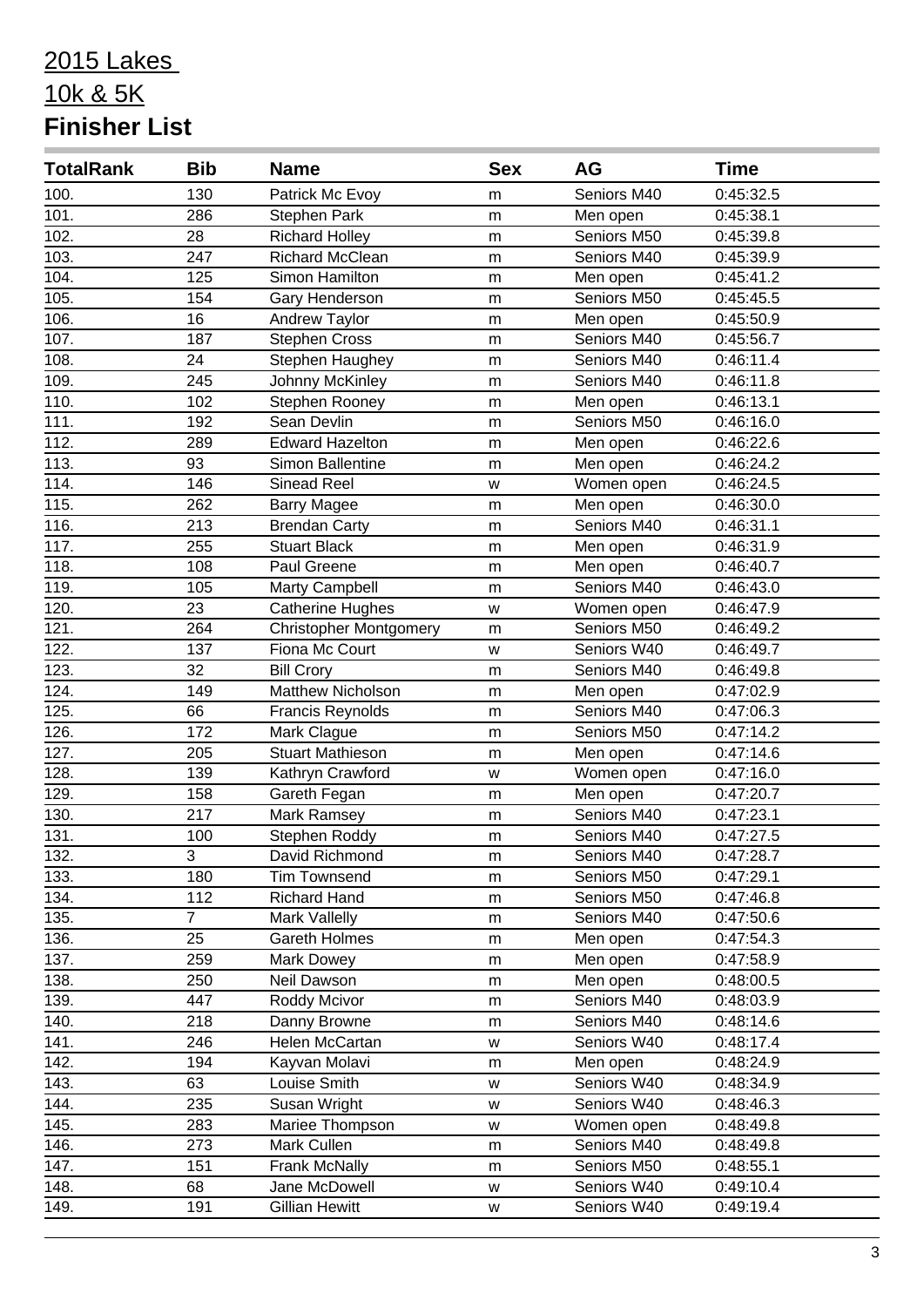| <b>TotalRank</b> | <b>Bib</b> | <b>Name</b>                 | <b>Sex</b> | AG          | <b>Time</b> |
|------------------|------------|-----------------------------|------------|-------------|-------------|
| 150.             | 145        | Patrick Longmore            | m          | Men open    | 0:49:22.3   |
| 151.             | 219        | Damien Bell                 | m          | Seniors M40 | 0:49:23.1   |
| 152.             | 134        | Diane Brian                 | W          | Seniors W50 | 0:49:23.9   |
| 153.             | 118        | Winston Weir                | m          | Seniors M50 | 0:49:26.9   |
| 154.             | 179        | John B Sinton               | m          | Seniors M50 | 0:49:31.5   |
| 155.             | 132        | Virginia Murphy             | W          | Seniors W40 | 0:49:33.2   |
| 156.             | 265        | Michael Irwin               | m          | Men open    | 0:49:59.5   |
| 157.             | 165        | Nigel Hanson                | m          | Men open    | 0:49:59.8   |
| 158.             | 72         | <b>Alfie Donnelly</b>       | m          | Seniors M40 | 0:50:05.3   |
| 159.             | 173        | Darren Little               | m          | Men open    | 0:50:45.9   |
| 160.             | 236        | Jordan Fairley              | m          | Men open    | 0:50:53.6   |
| 161.             | 114        | Sean Devlib                 | m          | Seniors M50 | 0:50:58.3   |
| 162.             | 89         | Michelle McCann             | W          | Seniors W40 | 0:51:00.5   |
| 163.             | 162        | <b>Bob Carson</b>           | m          | Seniors M40 | 0:51:04.0   |
| 164.             | 70         | <b>Allison Neill-Rabaux</b> | W          | Women open  | 0:51:08.6   |
| 165.             | 147        | Stephen Lemon               | m          | Seniors M40 | 0:51:09.9   |
| 166.             | 156        | Pamela Thompson             | W          | Women open  | 0:51:22.7   |
| 167.             | 449        | Jeff Hull                   | m          | Seniors M50 | 0:51:34.2   |
| 168.             | 193        | Joanne McCauley             | W          | Seniors W40 | 0:51:53.3   |
| 169.             | 240        | James McCully               | m          | Seniors M40 | 0:52:00.9   |
| 170.             | 161        | Patsy Ann Higgins           | W          | Seniors W50 | 0:52:01.0   |
| 171.             | 82         | Stephen Sharpe              | m          | Seniors M50 | 0:52:02.1   |
| 172.             | 150        | Keith Hamilton              | m          | Men open    | 0:52:11.7   |
| 173.             | 5          | Julie Beattie               | W          | Seniors W40 | 0:52:12.8   |
| 174.             | 266        | Tony McKeown                | m          | Men open    | 0:52:38.6   |
| 175.             | 77         | Dearbhla Fox                | W          | Women open  | 0:52:47.9   |
| 176.             | 227        | <b>Michael Corbett</b>      | m          | Men open    | 0:53:04.1   |
| 177.             | 64         | <b>Thomas Fee</b>           | m          | Seniors M50 | 0:53:10.9   |
| 178.             | 8          | Debbie Quilty               | W          | Women open  | 0:53:12.4   |
| 179.             | 209        | Sarah McKeever              | w          | Women open  | 0:53:31.8   |
| 180.             | 243        | Craig Collen                | m          | Men open    | 0:53:47.9   |
| 181.             | 216        | Janine Ramsey               | W          | Seniors W40 | 0:53:57.7   |
| 182.             | 96         | Paul Bracken                | m          | Men open    | 0:54:13.5   |
| 183.             | 98         | Daniel Bracken              | m          | Men open    | 0:54:14.1   |
| 184.             | 141        | Joanne Feenan               | W          | Seniors W40 | 0:54:19.4   |
| 185.             | 59         | Jennifer Hughes             | W          | Seniors W40 | 0:54:22.3   |
| 186.             | 49         | <b>Brian McGuire</b>        | m          | Seniors M40 | 0:54:23.7   |
| 187.             | 175        | <b>Patrick McNeice</b>      | m          | Seniors M50 | 0:54:27.6   |
| 188.             | 51         | <b>Carly Elliot</b>         | w          | Women open  | 0:54:29.2   |
| 189.             | 39         | <b>Frances Devlin</b>       | W          | Women open  | 0:54:32.6   |
| 190.             | 60         | Marisha McCann              | W          | Seniors W40 | 0:54:32.7   |
| 191.             | 61         | Patricia Carson             | W          | Seniors W50 | 0:54:44.2   |
| 192.             | 276        | <b>Grainne Crilly</b>       | W          | Seniors W40 | 0:54:54.6   |
| 193.             | 210        | Rachael McKendry            | W          | Seniors W40 | 0:54:57.5   |
| 194.             | 99         | Leanne Abraham              | W          | Seniors W40 | 0:55:18.8   |
| 195.             | 190        | Aaron Hewitt                | m          | Seniors M40 | 0:55:29.1   |
| 196.             | 29         | Michael Loughan             | m          | Men open    | 0:55:35.3   |
| 197.             | 168        | Deborah Burns               | w          | Women open  | 0:55:42.2   |
| 198.             | 174        | John Hyde                   | m          | Seniors M50 | 0:55:44.3   |
| 199.             | 143        | <b>Eric Annett</b>          | m          | Seniors M40 | 0:55:49.1   |
|                  |            |                             |            |             |             |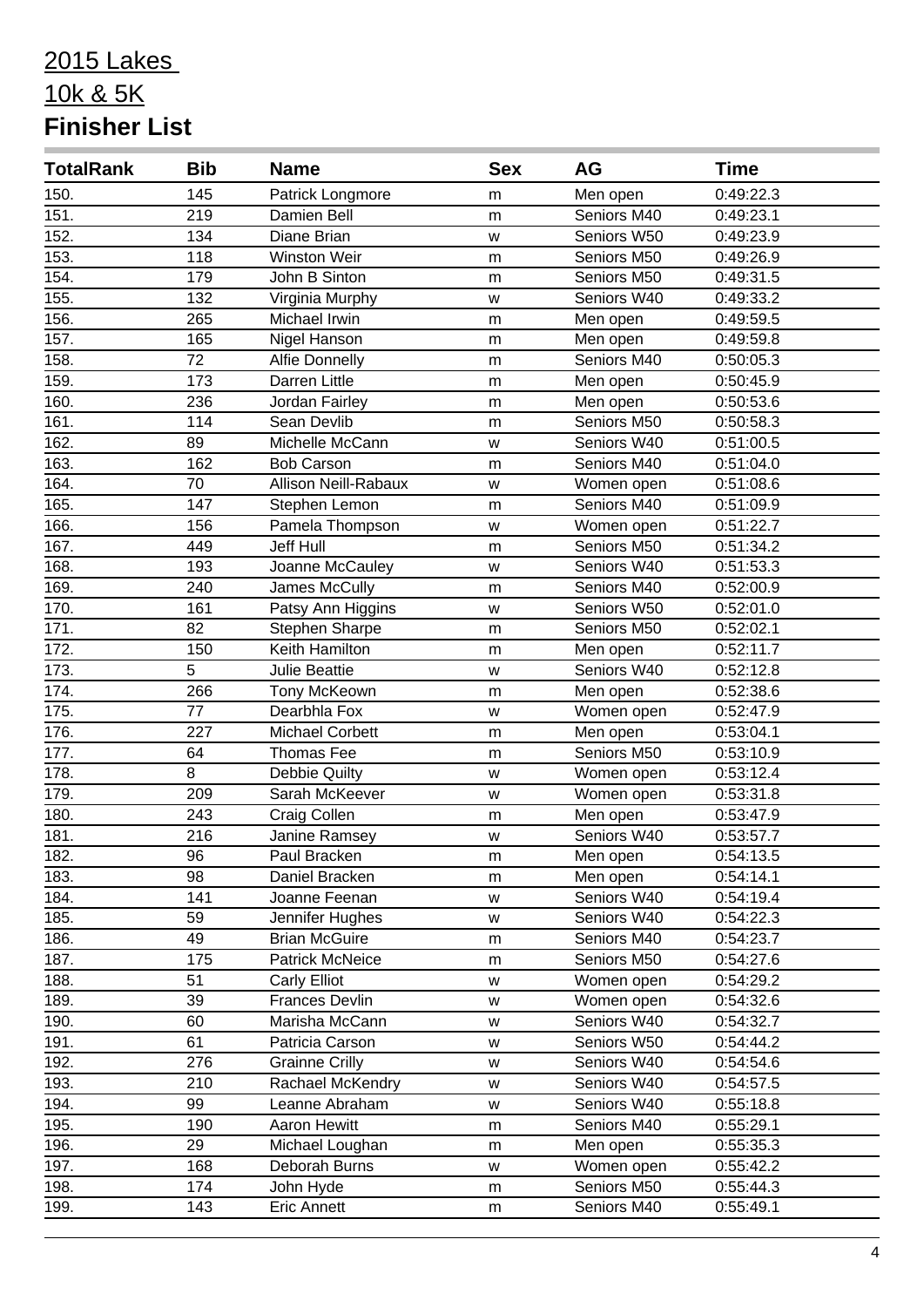| <b>TotalRank</b>   | <b>Bib</b>               | <b>Name</b>             | <b>Sex</b> | AG          | <b>Time</b> |
|--------------------|--------------------------|-------------------------|------------|-------------|-------------|
| 200.               | 254                      | Roby Leighton           | m          | Men open    | 0:55:52.1   |
| 201.               | 256                      | Debra Lee               | W          | Seniors W40 | 0:55:56.0   |
| 202.               | 65                       | Liam Lennon             | m          | Men open    | 0:55:57.2   |
| 203.               | 103                      | John Lavery             | m          | Seniors M50 | 0:56:27.7   |
| 204.               | 204                      | <b>Greig McNeill</b>    | m          | Men open    | 0:56:54.6   |
| 205.               | 278                      | <b>Gillian Cuthbert</b> | W          | Women open  | 0:56:55.4   |
| 206.               | 279                      | Sarah Irwin             | W          | Women open  | 0:56:55.5   |
| 207.               | 208                      | <b>Michael Cross</b>    | m          | Men open    | 0:56:56.9   |
| 208.               | 258                      | Judith Morrison         | W          | Women open  | 0:56:57.5   |
| 209.               | 55                       | Dawn Connolly           | W          | Seniors W50 | 0:57:00.0   |
| 210.               | 62                       | <b>Claire McCorry</b>   | W          | Women open  | 0:57:16.4   |
| 211.               | 106                      | <b>Esther Hardy</b>     | W          | Seniors W40 | 0:57:16.8   |
| $\overline{212}$ . | 6                        | <b>Susan Vallelly</b>   | W          | Women open  | 0:57:17.1   |
| 213.               | 10                       | <b>Caroline Telford</b> | w          | Women open  | 0:57:17.9   |
| 214.               | 135                      | Brenda Brown            | W          | Seniors W50 | 0:57:18.8   |
| 215.               | 12                       | Anne O'Hara             | W          | Women open  | 0:57:19.8   |
| 216.               | 280                      | Derek Connor            | m          | Men open    | 0:57:22.0   |
| 217.               | 248                      | Elizabeth McClean       | W          | Seniors W40 | 0:57:25.8   |
| 218.               | 97                       | Judith Bracken          | W          | Seniors W40 | 0:57:33.4   |
| 219.               | 50                       | Nicolas Cardwell        | m          | Men open    | 0:57:54.9   |
| 220.               | 34                       | Ciera Eakin             | W          | Women open  | 0:57:55.0   |
| 221.               | 224                      | Anne Mullan             | W          | Seniors W50 | 0:58:06.7   |
| 222.               | 239                      | <b>Alison McCully</b>   | W          | Women open  | 0:58:09.5   |
| 223.               | 131                      | <b>Nuala Collins</b>    | W          | Women open  | 0:58:18.0   |
| 224.               | 238                      | <b>Tim Neeson</b>       | m          | Seniors M50 | 0:58:22.5   |
| 225.               | 42                       | <b>Ruth Lipsett</b>     | W          | Women open  | 0:58:22.8   |
| 226.               | 234                      | Danielle McIlroy        | W          | Women open  | 0:58:23.0   |
| 227.               | 37                       | Paula Smith             | W          | Seniors W40 | 0:58:28.4   |
| 228.               | 176                      | Sonia McNeice           | W          | Seniors W40 | 0:58:28.5   |
| 229.               | 196                      | <b>Gary Sims</b>        | m          | Seniors M40 | 0:58:45.3   |
| 230.               | 57                       | Stephen Morrison        | m          | Men open    | 0:58:46.8   |
| 231.               | 36                       | Veronica Hendron        | W          | Women open  | 0:58:47.7   |
| 232.               | 127                      | Norman Harrison         | m          | Seniors M50 | 0:59:13.5   |
| 233.               | 17                       | Jennifer Taylor         | W          | Seniors W40 | 0:59:42.6   |
| 234.               | 166                      | Sandra Davoust Mccann   | W          | Seniors W40 | 0:59:43.1   |
| 235.               | 160                      | Emma Vaun               | W          | Women open  | 0:59:50.8   |
| 236.               | 181                      | Judith Erwee-Townsend   | W          | Seniors W50 | 1:00:10.7   |
| 237.               | 288                      | <b>Geraldine Eakins</b> | W          | Women open  | 1:00:16.3   |
| 238.               | $\overline{2}$           | Sean McDaid             | m          | Men open    | 1:00:30.2   |
| 239.               | 225                      | Joan Fitzpatrick        | W          | Seniors W40 | 1:00:40.3   |
| 240.               | 170                      | <b>Andrew Scott</b>     | m          | Men open    | 1:00:43.6   |
| 241.               | 189                      | Niamh Quinn             | W          | Women open  | 1:00:50.2   |
| 242.               | 80                       | Doreen Wheelan          | W          | Seniors W40 | 1:00:52.7   |
| 243.               | 274                      | Mandy Campbell          | w          | Seniors W40 | 1:01:03.8   |
| 244.               | 46                       | Jessica Guy             | W          | Women open  | 1:01:05.1   |
| 245.               | 157                      | Alan Wilson             | m          | Seniors M50 | 1:01:21.7   |
| 246.               | 228                      | Sarah Reid              | W          | Women open  | 1:01:48.5   |
| 247.               | 45                       | Janine Maher            | w          | Women open  | 1:01:53.3   |
| 248.               | $\overline{\mathcal{A}}$ | Adele Richmond          | W          | Seniors W40 | 1:02:05.8   |
| 249.               | 19                       | Stephen Furphy          | m          | Seniors M40 | 1:02:05.9   |
|                    |                          |                         |            |             |             |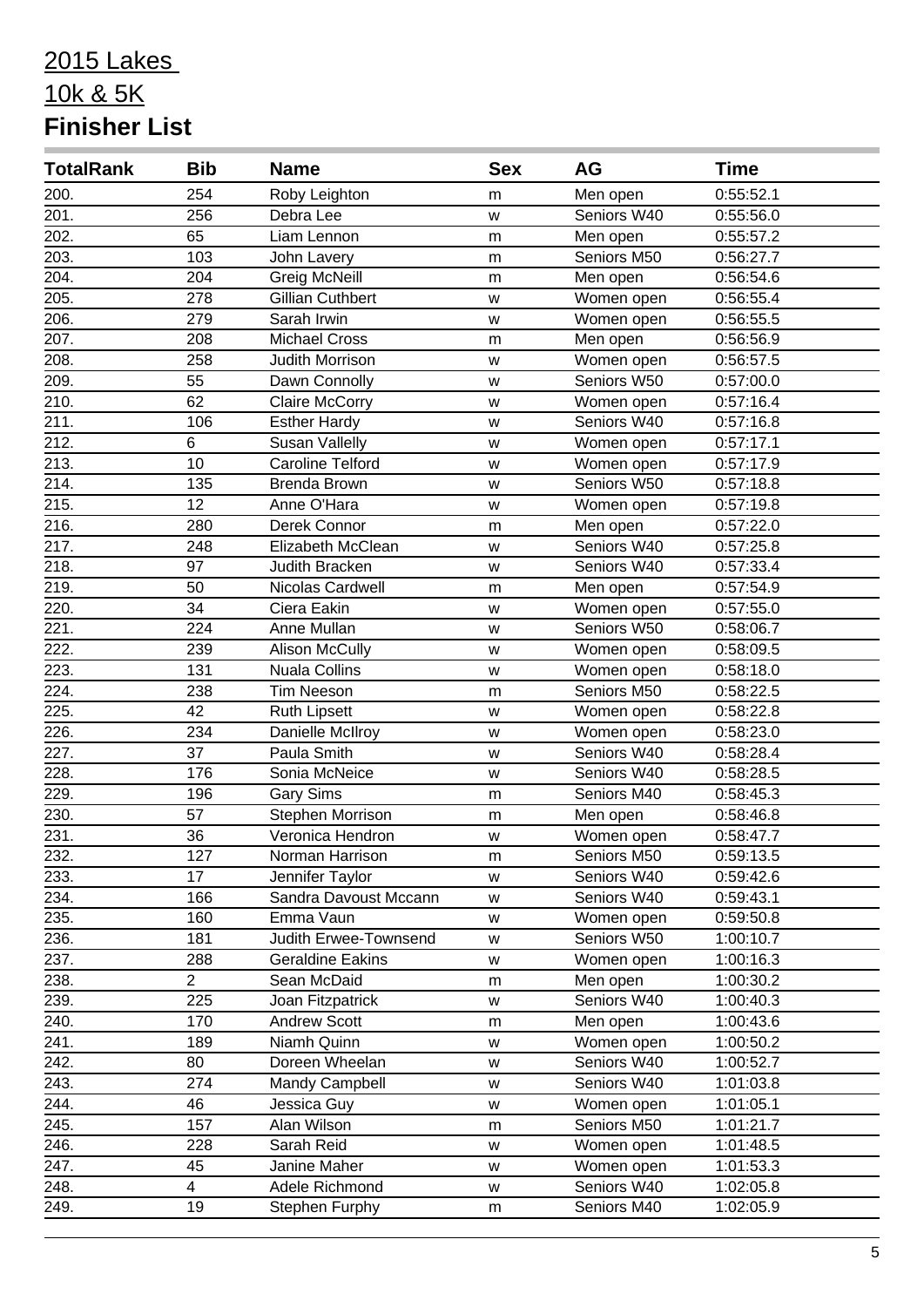| <b>TotalRank</b> | <b>Bib</b> | <b>Name</b>                   | <b>Sex</b> | <b>AG</b>   | <b>Time</b> |
|------------------|------------|-------------------------------|------------|-------------|-------------|
| 250.             | 232        | <b>Fiona Reid</b>             | W          | Women open  | 1:02:38.6   |
| 251.             | 13         | Richard O'Hara                | m          | Men open    | 1:02:59.0   |
| 252.             | 54         | Gayle McGrath                 | W          | Seniors W40 | 1:03:08.2   |
| 253.             | 41         | Gail Lindsay                  | W          | Seniors W50 | 1:03:08.2   |
| 254.             | 86         | Joanne Hayden                 | w          | Seniors W40 | 1:03:08.4   |
| 255.             | 43         | <b>Beverly Friar</b>          | w          | Seniors W40 | 1:03:08.7   |
| 256.             | 38         | <b>Lesley Stewart</b>         | W          | Women open  | 1:03:26.3   |
| 257.             | 199        | Anne Marie McClean            | W          | Women open  | 1:03:50.4   |
| 258.             | 48         | Carolyn Hanna                 | w          | Women open  | 1:04:01.3   |
| 259.             | 47         | Louise Hanna                  | W          | Women open  | 1:04:02.1   |
| 260.             | 11         | Donna Sterritt                | w          | Women open  | 1:04:21.5   |
| 261.             | 178        | John Gillespie                | m          | Men open    | 1:04:33.1   |
| 262.             | 244        | <b>Christopher Boyce</b>      | m          | Men open    | 1:05:49.8   |
| 263.             | 237        | Mickey Quinn                  | m          | Seniors M50 | 1:05:58.7   |
| 264.             | 136        | Patricia Derby                | W          | Seniors W50 | 1:07:46.8   |
| 265.             | 9          | Janet Martin                  | W          | Women open  | 1:07:55.2   |
| 266.             | 18         | Lisa Davidson                 | W          | Women open  | 1:08:00.9   |
| 267.             | 153        | Michaela Laverty              | W          | Women open  | 1:10:44.2   |
| 268.             | 159        | <b>Lyndsay Mairs</b>          | W          | Women open  | 1:11:04.6   |
| 269.             | 260        | <b>James Scott</b>            | m          | Men open    | 1:11:09.1   |
| 270.             | 261        | <b>Charlotte Scott-Palmer</b> | W          | Women open  | 1:11:09.1   |
| 271.             | 152        | Maura McNally                 | w          | Seniors W50 | 1:13:40.4   |
| 272.             | 53         | <b>Muriel Hall</b>            | W          | Seniors W40 | 1:18:15.1   |
| 273.             | 35         | <b>Heather Deans</b>          | w          | Seniors W40 | <b>DNF</b>  |
| <b>5k Race</b>   |            |                               |            |             |             |
| 1.               | 350        | Gavin Campbell                | m          | Men open    | 0:18:06.9   |
| $\overline{2}$ . | 360        | Peter Murray                  | m          | Men open    | 0:18:33.2   |
| $\overline{3}$ . | 389        | <b>Emmanuel Le Fouler</b>     | m          | Men open    | 0:19:48.2   |
| $\overline{4}$ . | 397        | Jonathan Peden                | m          | Men open    | 0:20:09.4   |
| $\overline{5}$ . | 357        | Kate Mulholland               | W          | Women open  | 0:20:20.1   |
| 6.               | 321        | Stephen Aiken                 | m          | Men open    | 0:20:41.8   |
| $\frac{7}{8}$ .  | 356        | Emma Mulholland               | W          | Women open  | 0:20:54.3   |
|                  | 414        | <b>Stuart Best</b>            | m          | Men open    | 0:20:56.5   |
| $\overline{9}$ . | 257        | Gordon Brown                  | m          | Men open    | 0:21:13.5   |
| 10.              | 383        | Noamh Beattie                 | W          | Women open  | 0:21:36.7   |
| 11.              | 302        | Andrea Heslip                 | W          | Women open  | 0:21:40.8   |
| 12.              | 334        | Hugh O Neill                  | m          | Men open    | 0:21:48.4   |
| 13.              | 364        | Nichola Thompson              | W          | Women open  | 0:22:02.8   |
| 14.              | 390        | Aliyah Le Fouler              | w          | Women open  | 0:23:10.0   |
| 15.              | 416        | Stuart Campbell               | m          | Men open    | 0:23:10.5   |
| 16.              | 377        | <b>Matthew Winter</b>         | m          | Men open    | 0:23:11.4   |
| 17.              | 349        | Meadow McCauley               | W          | Women open  | 0:23:20.7   |
| 18.              | 355        | Aiobh Stevenson               | W          | Women open  | 0:23:25.3   |
| 19.              | 304        | Amy Bulman                    | W          | Women open  | 0:23:38.3   |
| 20.              | 388        | Danny Guy                     | m          | Men open    | 0:23:45.3   |
| 21.              | 387        | Stephen Guy                   | m          | Men open    | 0:23:46.8   |
| 22.              | 438        | <b>Stephanie Potts</b>        | W          | Women open  | 0:23:47.4   |
| 23.              | 368        | Ronnie Hanna                  | m          | Men open    | 0:23:49.0   |
| 24.              | 392        | Kim McDonald                  | w          | Women open  | 0:23:59.0   |
| 25.              | 330        | Oklin McGrane                 | W          | Women open  | 0:24:15.1   |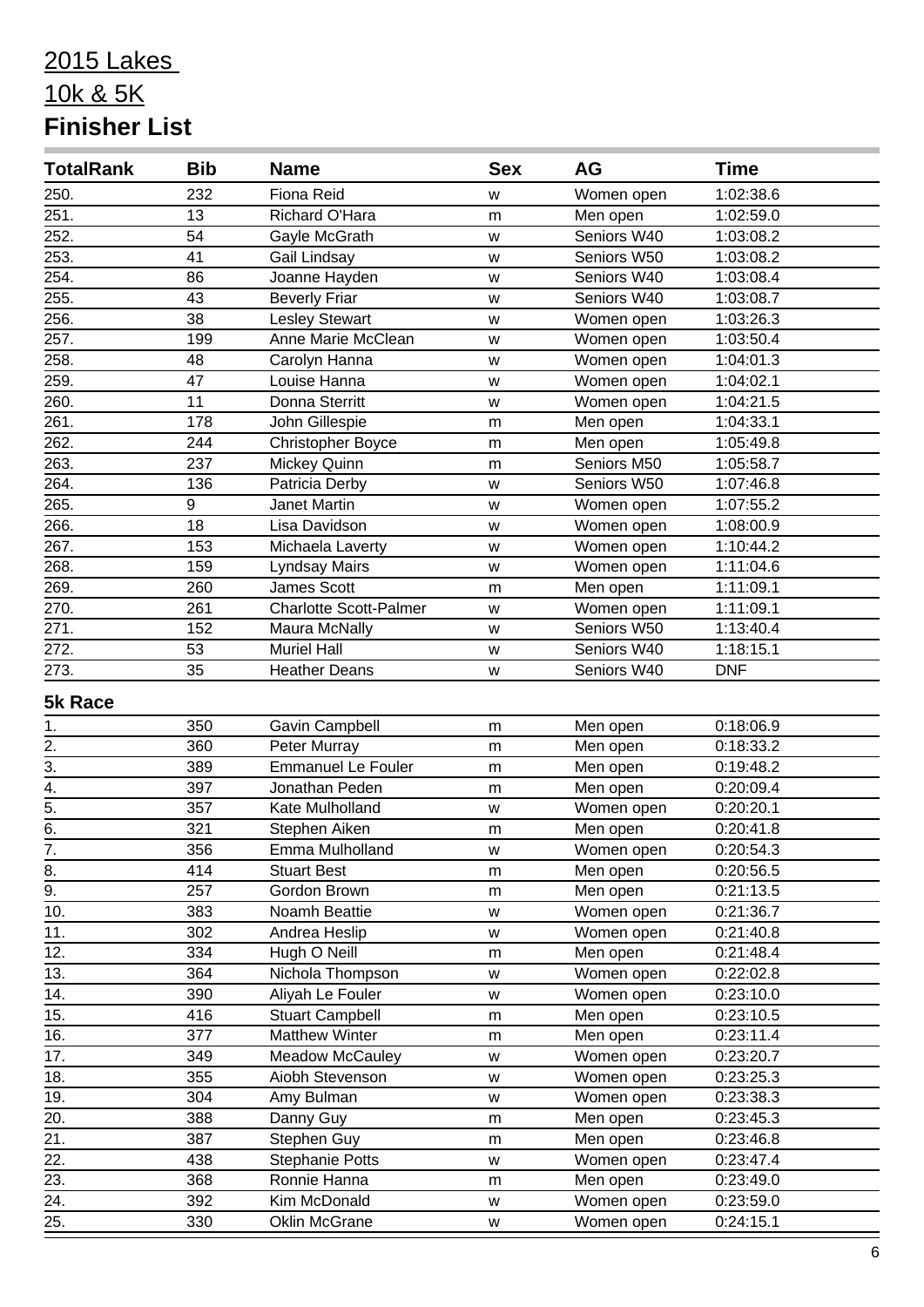| <b>TotalRank</b>  | <b>Bib</b> | <b>Name</b>               | <b>Sex</b> | AG         | <b>Time</b>            |  |
|-------------------|------------|---------------------------|------------|------------|------------------------|--|
| 26.               | 378        | Claire O'Reilly           | W          | Women open | 0:24:18.9              |  |
| 27.               | 366        | Stephen Thompson          | m          | Men open   | 0:24:22.5              |  |
| 28.               | 376        | Stephen Woods             | m          | Men open   | 0:24:24.5              |  |
| 29.               | 403        | Tim Boyle                 | m          | Men open   | 0:24:30.1              |  |
| $\overline{30.}$  | 320        | Peter Aiken               | m          | Men open   | 0:24:31.6              |  |
| 31.               | 312        | Gareth Irvine             | m          | Men open   | 0:24:40.9              |  |
| 32.               | 315        | Joan Melanophy            | W          | Women open | 0:24:41.9              |  |
| 33.               | 374        | David Downing             | m          | Men open   | 0:24:42.1              |  |
| $\overline{34}$ . | 421        | <b>Charlie Williamson</b> | m          | Men open   | 0:25:09.9              |  |
| $\overline{35}$ . | 313        | Leah Hobson               | W          | Women open | 0:25:15.7              |  |
| 36.               | 306        | Emma McKee                | W          | Women open | 0:25:47.6              |  |
| 37.               | 335        | Eva Winters               | W          | Women open | 0:26:03.0              |  |
| 38.               | 337        | Luke Bush                 | m          | Men open   | 0:26:17.8              |  |
| 39.               | 430        | Calum McShane             | m          | Men open   | 0:26:24.8              |  |
| 40.               | 358        | Emma Hendron              | W          | Women open | 0:26:27.5              |  |
| 41.               | 410        | Joshua Lee                | m          | Men open   | 0:26:28.6              |  |
| 42.               | 415        | Zoe Adair                 | W          | Women open | 0:26:38.4              |  |
| 43.               | 339        | Una Rooney                | W          | Women open | 0:26:38.8              |  |
| 44.               | 367        | John McGreevy             | m          | Men open   | 0:26:46.4              |  |
| 45.               | 52         | Caroline Walker           | W          | Women open | 0:26:49.1              |  |
| 46.               | 316        | Robert Davidson           | m          | Men open   | 0:26:51.5              |  |
| 47.               | 343        | <b>Ben Cousins</b>        | m          | Men open   | 0:26:58.0              |  |
| 48.               | 365        | Katie Thompson            | w          | Women open | 0:27:03.7              |  |
| 49.               | 354        | Joanne Lappin             | W          | Women open | 0:27:07.2              |  |
| 50.               | 413        | Isabel McConaghy          | W          | Women open | 0:27:09.5              |  |
| $\overline{51}$ . | 445        | Annette Blaney            | W          | Women open | 0:27:11.3              |  |
| $\overline{52}$ . | 352        | Caroline Taylor           | W          | Women open | 0:27:12.4              |  |
| $\overline{53}$ . | 385        | Nicola Wilson             | W          | Women open | 0:27:14.7              |  |
| 54.               | 417        | Jan Brown                 | W          | Women open | 0:27:16.9              |  |
| 55.               | 342        | <b>Ruth Cousins</b>       | W          | Women open | 0:27:44.8              |  |
| 56.               | 401        | Jordan Poots              | m          | Men open   | 0:27:45.1              |  |
| $\overline{57}$ . | 369        | Siobhan Downing           | W          | Women open | 0:27:53.6              |  |
| 58.               | 329        | Leah Gribbin              | W          | Women open | 0:27:54.8              |  |
| 59.               | 333        | Amanda Corey              | W          | Women open | 0:27:58.9              |  |
| 60.               | 353        | Julie Doran               | W          | Women open | 0:28:00.2              |  |
| 61.               | 420        | Connie Williamson         | W          | Women open | 0:28:15.7              |  |
| 62.               | 425        | <b>Calum Gurney</b>       | m          | Men open   | 0:28:21.0              |  |
| 63.               | 408        | Neville Doake             | m          | Men open   | 0:28:42.5              |  |
| 64.               | 440        | Caitlyn Goodman           | w          | Women open | $0:29:00.\overline{3}$ |  |
| 65.               | 406        | Peter Martin              | m          | Men open   | 0:29:08.0              |  |
| 66.               | 407        | Katherine Martin          | W          | Women open | 0:29:08.2              |  |
| 67.               | 348        | Niamh Caroline            | W          | Women open | 0:29:09.1              |  |
| 68.               | 411        | Ruth McConaghy            | W          | Women open | 0:29:16.4              |  |
| 69.               | 444        | Roisin McConville         | w          | Women open | 0:29:39.8              |  |
| 70.               | 370        | Michele Mowlds            | W          | Women open | 0:29:43.3              |  |
| $\overline{71}$ . | 386        | Tanya McNeill             | W          | Women open | 0:29:44.4              |  |
| 72.               | 436        | Ciara Lynn                | W          | Women open | 0:29:45.8              |  |
| 73.               | 422        | Lottie Williamson         | w          | Women open | 0:30:00.1              |  |
| 74.               | 419        | Andrew Williamson         | m          | Men open   | 0:30:00.2              |  |
| $\overline{75.}$  | 347        | Anne Law                  | W          | Women open | 0:30:21.3              |  |
|                   |            |                           |            |            |                        |  |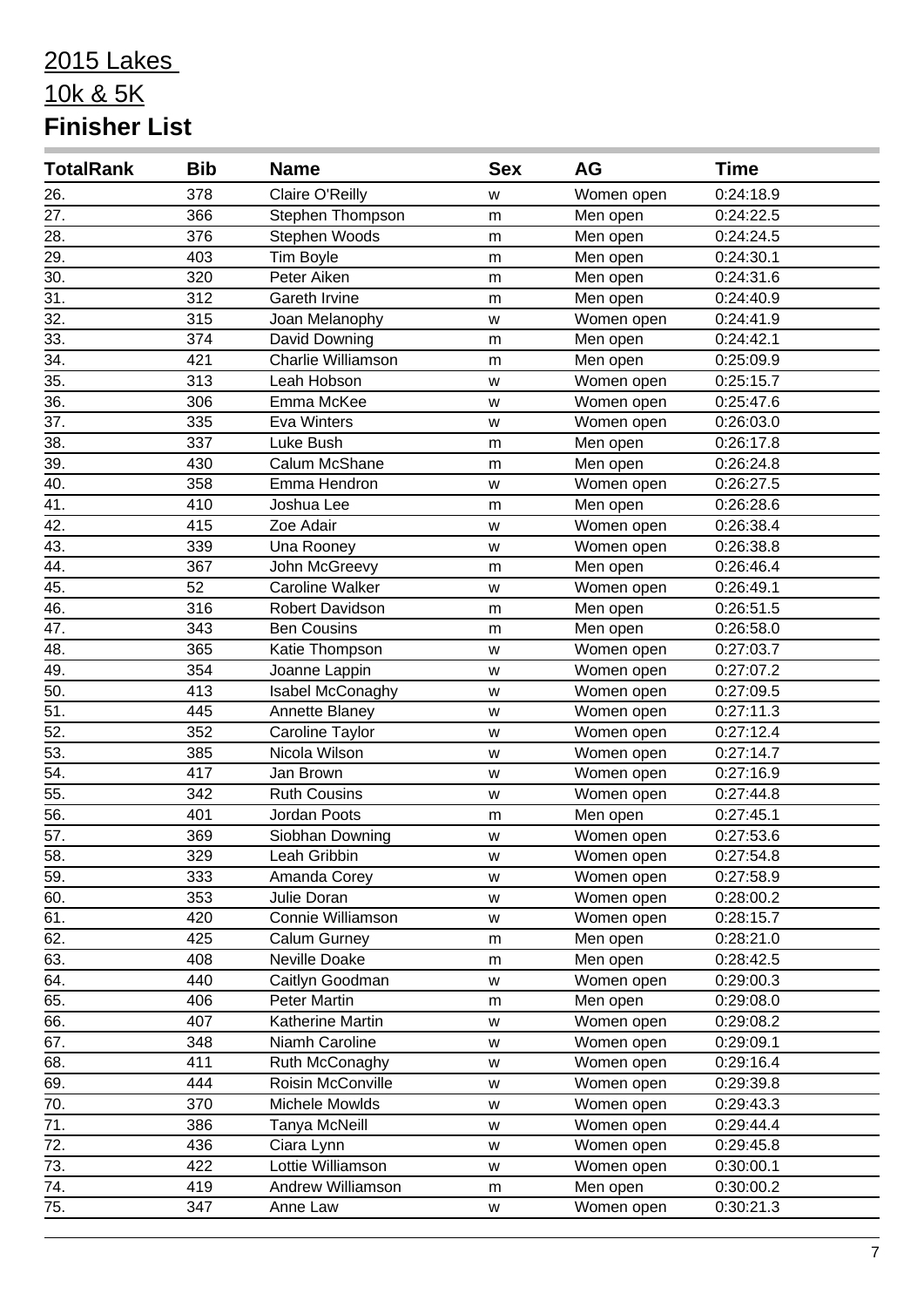| <b>TotalRank</b>  | <b>Bib</b> | <b>Name</b>                 | <b>Sex</b> | AG         | <b>Time</b> |
|-------------------|------------|-----------------------------|------------|------------|-------------|
| 76.               | 423        | Neill Williamson            | m          | Men open   | 0:30:23.3   |
| 77.               | 325        | Anne Lavery                 | W          | Women open | 0:30:39.4   |
| 78.               | 372        | Alex Ledley                 | m          | Men open   | 0:30:43.7   |
| $\overline{79.}$  | 429        | Lynsey Barr                 | W          | Women open | 0:30:49.5   |
| 80.               | 412        | Leah Gibson                 | W          | Women open | 0:30:54.3   |
| 81.               | 446        | Elaine Alexander            | W          | Women open | 0:30:59.2   |
| $\overline{82}$ . | 314        | Kerri Duffy                 | w          | Women open | 0:30:59.5   |
| 83.               | 380        | Amanda McBurney             | W          | Women open | 0:31:05.0   |
| $\overline{84}$ . | 391        | Jay Murphy                  | m          | Men open   | 0:31:13.8   |
| 85.               | 375        | <b>William Neill</b>        | m          | Men open   | 0:31:42.6   |
| 86.               | 362        | Joseph Murray               | m          | Men open   | 0:31:54.4   |
| 87.               | 431        | Leanne McShane              | W          | Women open | 0:31:55.1   |
| 88.               | 405        | Malcom McKeown              | m          | Men open   | 0:32:06.8   |
| 89.               | 371        | James Ledley                | m          | Men open   | 0:32:09.8   |
| 90.               | 443        | Lisa Goodman                | W          | Women open | 0:32:11.9   |
| 91.               | 432        | <b>Tina Matier</b>          | w          | Women open | 0:32:11.9   |
| 92.               | 363        | James McClean               | m          | Men open   | 0:32:43.5   |
| 93.               | 359        | Maggie Hughes               | W          | Women open | 0:32:43.6   |
| $\overline{94}$ . | 441        | Sara Neville                | W          | Women open | 0:32:51.2   |
| 95.               | 326        | Lorraine Carson             | W          | Women open | 0:33:28.1   |
| 96.               | 381        | Diane McKew                 | W          | Women open | 0:33:55.7   |
| 97.               | 382        | <b>Heather Woods</b>        | W          | Women open | 0:33:58.2   |
| 98.               | 307        | <b>Beatrice Gellatley</b>   | W          | Women open | 0:34:32.9   |
| 99.               | 327        | <b>Hilary McPolin</b>       | W          | Women open | 0:34:49.2   |
| 100.              | 328        | Frida Kennedy               | W          | Women open | 0:34:49.4   |
| 101.              | 332        | Linda Thompson              | W          | Women open | 0:34:49.6   |
| 102.              | 346        | Sinead Mc Evoy              | W          | Women open | 0:35:28.4   |
| 103.              | 338        | Clare Quail                 | W          | Women open | 0:35:52.8   |
| 104.              | 398        | Susan McKeown               | W          | Women open | 0:36:03.2   |
| 105.              | 308        | <b>Caroline Banks</b>       | W          | Women open | 0:36:18.3   |
| 106.              | 435        | Caroline Laird              | W          | Women open | 0:36:29.3   |
| 107.              | 442        | Shannon Jefferson           | w          | Women open | 0:36:29.6   |
| 108.              | 434        | Sacha Malone                | W          | Women open | 0:36:47.9   |
| 109.              | 433        | Mairead Connelly            | W          | Women open | 0:36:57.9   |
| 110.              | 323        | Charlotte Roddy             | W          | Women open | 0:38:20.5   |
| 111.              | 324        | Janice Roddy                | W          | Women open | 0:38:21.0   |
| 112.              | 402        | <b>Ethan Leslie</b>         | m          | Men open   | 0:38:28.4   |
| 113.              | 317        | Caroline Hume               | W          | Women open | 0:38:53.7   |
| 114.              | 331        | <b>Brian Gribbin</b>        | m          | Men open   | 0:39:11.6   |
| 115.              | 395        | <b>Chloe Procter</b>        | W          | Women open | 0:39:45.0   |
| 116.              | 393        | <b>Geraldine Procter</b>    | w          | Women open | 0:39:45.4   |
| 117.              | 396        | Jason Procter               | m          | Men open   | 0:39:46.1   |
| 118.              | 394        | Amy Procter                 | W          | Women open | 0:39:46.1   |
| 119.              | 409        | Rebekah Lee                 | W          | Women open | 0:40:36.7   |
| 120.              | 404        | <b>Christine McCullough</b> | w          | Women open | 0:40:59.7   |
| 121.              | 252        | Ellisa Thompson             | w          | Women open | 0:41:00.1   |
| 122.              | 399        | Claire McAdam               | W          | Women open | 0:41:01.5   |
| 123.              | 437        | Amy McElroy                 | w          | Women open | 0:41:19.0   |
| 124.              | 345        | Keri McClory                | W          | Women open | 0:41:19.5   |
| 125.              | 424        | <b>Jill Gurney</b>          | W          | Women open | 0:41:43.6   |
|                   |            |                             |            |            |             |